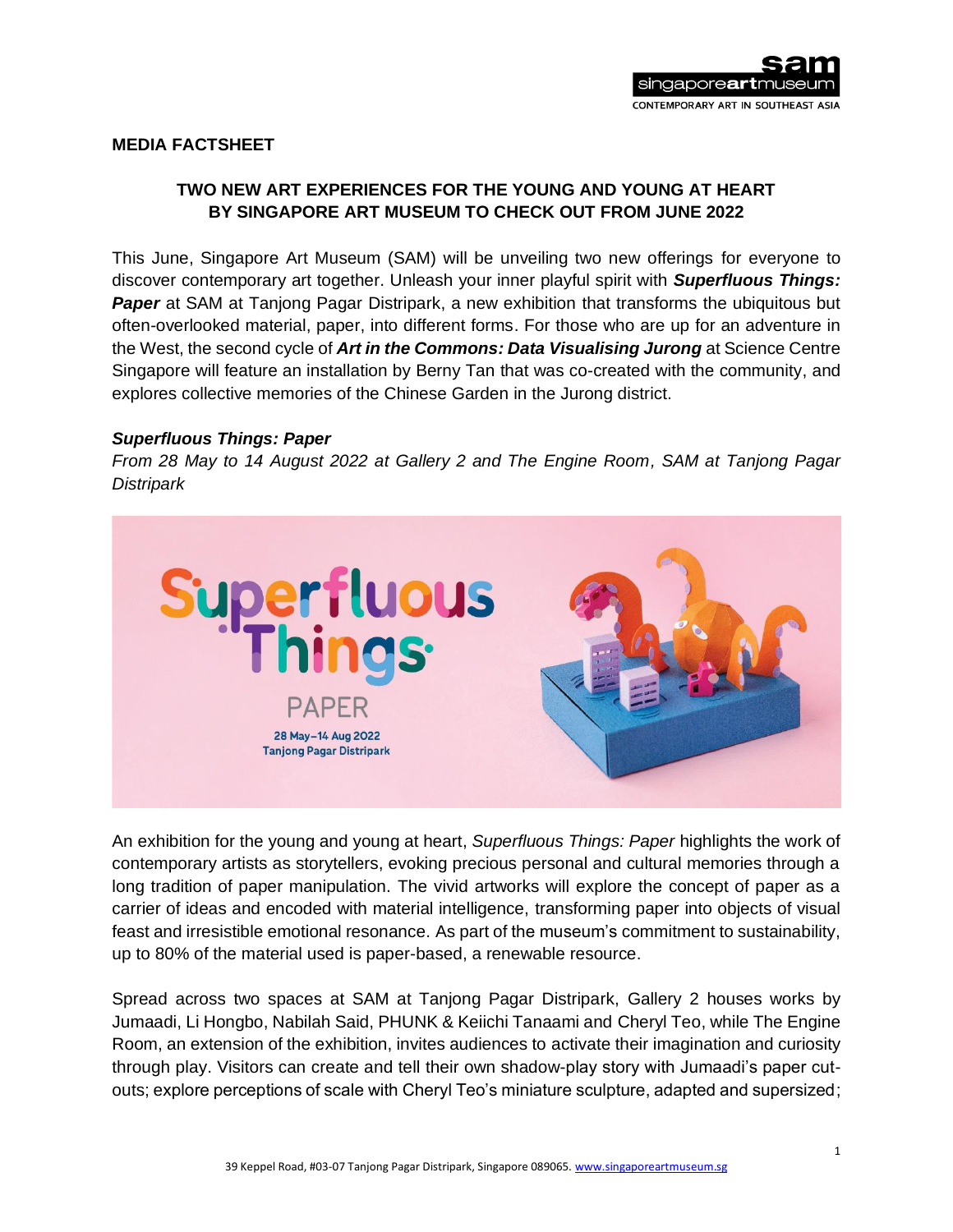singaporeartmus

CONTEMPORARY ART IN SOUTHEAST ASIA

and get up close to the world of PHUNK in the form of a giant pop-up book. There will also be programmes such as artist-led paper craft and creative writing workshops, shadow-play performances, and upcoming editions of *SAMily Funday*, which feature fun-filled afternoons of art activities for families.

| <b>Artist &amp; Artwork</b>                                                                                                                 | <b>Description</b>                                                                                                                                                                                                                                                                                                                                                                                                                                                                                                                                                                                                                                                                                                                                                                                                                                                                                                                                                                                                                                                                                                          |
|---------------------------------------------------------------------------------------------------------------------------------------------|-----------------------------------------------------------------------------------------------------------------------------------------------------------------------------------------------------------------------------------------------------------------------------------------------------------------------------------------------------------------------------------------------------------------------------------------------------------------------------------------------------------------------------------------------------------------------------------------------------------------------------------------------------------------------------------------------------------------------------------------------------------------------------------------------------------------------------------------------------------------------------------------------------------------------------------------------------------------------------------------------------------------------------------------------------------------------------------------------------------------------------|
| Just a Little at a Time<br>2017-2022<br>Cheryl Teo<br>Cheryl Teo, 'Just a Little at a Time',<br>2017-2022. Image courtesy of<br>Cheryl Teo. | Just a Little at a Time is a self-initiated project by Cheryl Teo to<br>take on the routine task of making a paper sculpture the size of<br>a matchbox each day. The project, started off as the 100 Days<br>Project in 2017, is based on a prescribed set of self-imposed<br>rules and each miniature would take about five to six hours to<br>complete. According to Cheryl, working in such small scale<br>enables her to see things with fresh eyes, and with each new<br>creation, she is discovering a better understanding of the nature<br>of paper. This relentless pursuit of excellence pushes the<br>boundaries of her craft as she challenges herself to experiment<br>with more complex processes and narratives. The journey has<br>led Cheryl to sharpen her skills, including developing personal<br>techniques in paper construction as well as finding her own<br>artistic voice.<br><b>About the artist</b><br>Cheryl Teo is a Malaysian-born Singaporean artist who<br>specialises in creating intricate paper sculptures and tactile<br>illustrations. Her practice focuses on craft-based media that |
|                                                                                                                                             | embraces the memory of play. She is drawn to the ubiquity of<br>paper and the meticulous process involved in handcrafted<br>design. Teo is also interested in constructing whimsical worlds<br>and toying with our perception of reality through the elements of<br>surprise and scale. She has worked on commercial set design,<br>photo illustrations and installations. She has been featured in<br>local and international publications such as The Straits Times<br>Singapore, Frankie Magazine Australia, and Flow Magazine<br>France.                                                                                                                                                                                                                                                                                                                                                                                                                                                                                                                                                                                |
| Joli Jolan<br>2022<br>Jumaadi                                                                                                               | Jumaadi's art is imbued with a poetic sensibility. Joli Jolan, a<br>word coined and derived from the Javanese term ijol ijolan,<br>references ideas of making an exchange- to swap, to trade<br>and/or to replace. In Joli Jolan, he affords us a glimpse of his<br>grand private cosmology. At first glance it is whimsical but upon<br>a closer look, it reveals a world of peculiarity. A seemingly<br>autobiographical figure carries enormous objects ranging from a                                                                                                                                                                                                                                                                                                                                                                                                                                                                                                                                                                                                                                                   |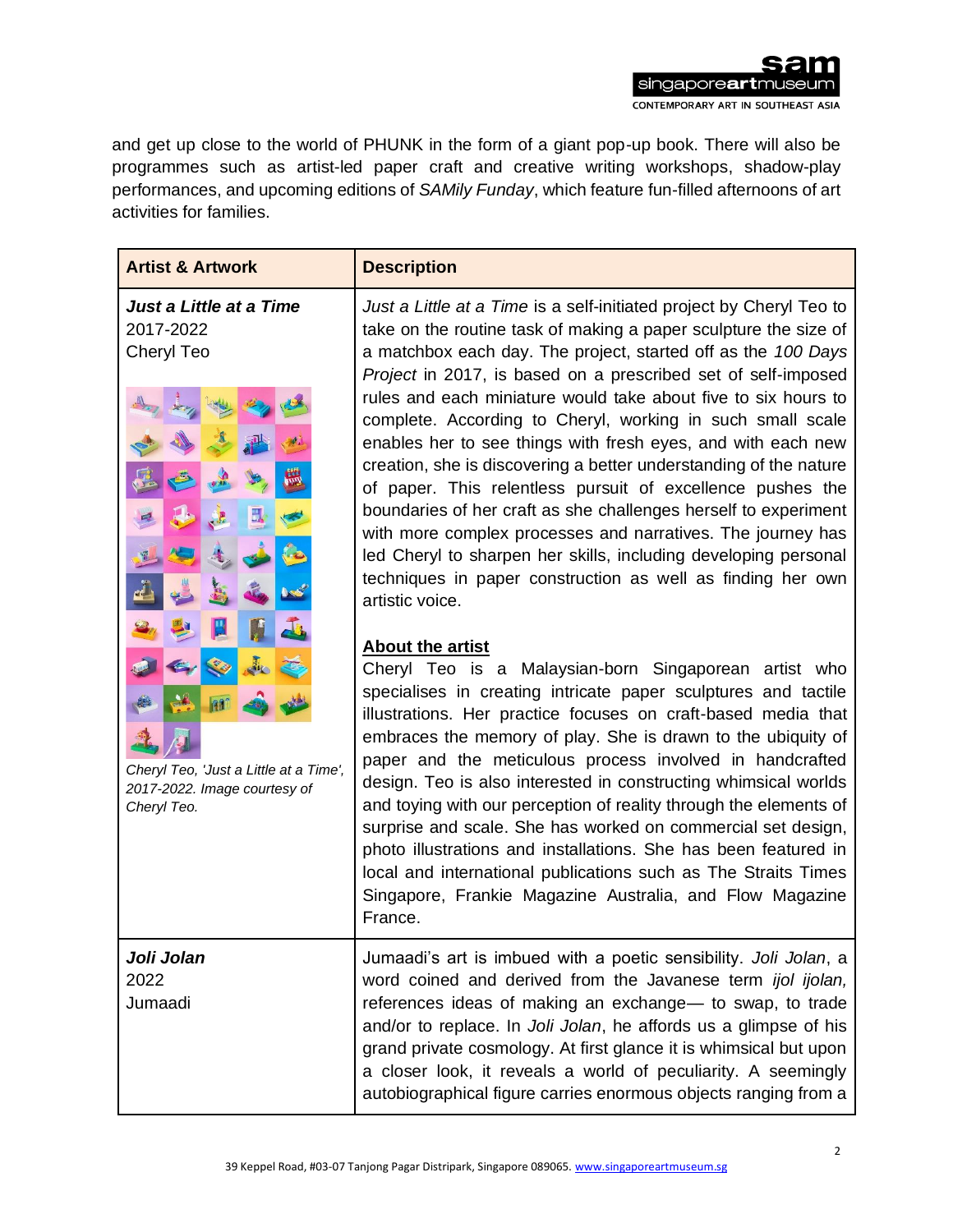# sam singaporeartmuseum CONTEMPORARY ART IN SOUTHEAST ASIA

| <b>WEBSTERS</b><br>214422337<br>$\frac{1}{2}$               | pineapple, fishbone, and human foot to miniature mountains and<br>buildings sprouting foliage. Other recurring motifs include the<br>buffalo, tree of life, rootless tree, and tree-less roots. Informed by<br>a traditional Javanese worldview and that of a postmodern<br>nomad living in a global world straddling his studios in Imogiri<br>(Yogyakarta, Indonesia) and Sydney, Jumaadi weaves together<br>a personal iconography of human and organic motifs, where<br>natural and spiritual worlds converge.                                                                                                                                                                                                                                                                                                                                                                                                                                                                                                                              |
|-------------------------------------------------------------|-------------------------------------------------------------------------------------------------------------------------------------------------------------------------------------------------------------------------------------------------------------------------------------------------------------------------------------------------------------------------------------------------------------------------------------------------------------------------------------------------------------------------------------------------------------------------------------------------------------------------------------------------------------------------------------------------------------------------------------------------------------------------------------------------------------------------------------------------------------------------------------------------------------------------------------------------------------------------------------------------------------------------------------------------|
| Jumaadi, 'Joli Jolan', 2022. Image<br>courtesy of Jumaadi.  | <b>About the artist</b><br>Jumaadi works with a range of mediums, including drawing,<br>painting, performance, and installation. His practice is informed<br>by personal experience and the political and aesthetic lineages<br>of his homeland, including wayang kulit, shadow-puppet plays<br>originating in Java and Bali. With poetic sensibility, Jumaadi<br>weaves together human and organic motifs to explore universal<br>themes like love, conflict and belonging. His works are in the<br>collections of institutions such as the Art Gallery of New South<br>Wales, Museum of Contemporary Art and National Gallery<br>Australia, and have been featured in the 14th Jakarta Biennale,<br>5th Moscow Biennale, 13th Gwangju Biennale and 10th Asia<br>Pacific Triennial of Contemporary Art. Born in Sidoarjo, East<br>Java, Indonesia, Jumaadi currently lives and works in Sydney,<br>New South Wales and Imogiri, Yogyakarta, Indonesia.                                                                                         |
| Land of Fairy Tales《童话<br>世界》<br>2010-2016<br>Li Hongbo 李洪波 | Li Hongbo's paper sculptures brings a breath of fresh air to<br>traditional Chinese arts and crafts. Hongbo transforms the<br>medium of paper, one of the key inventions in Chinese<br>civilisation, through deconstruction and reassembling. In doing<br>so, he creates a shift away from the familiar and the overlooked,<br>drawing attention to the hidden essence of an object's existence.<br>offering the viewer a platform to reconsider current ideas and<br>rethink the familiar. Hongbo loves playing with ambiguity. Land<br>of Fairy Tales features an imaginary map of the world where<br>continents are constructed from layers of paper meticulously<br>glued together in a honeycomb-like structure by hand. Each<br>structure can be laid flat, twisted or stretched. This beautiful<br>large-scale installation of colourful malleable continents subtly<br>reflects the geopolitics of borders and boundaries as active<br>forces and resources in international and domestic political,<br>social, and economic relations. |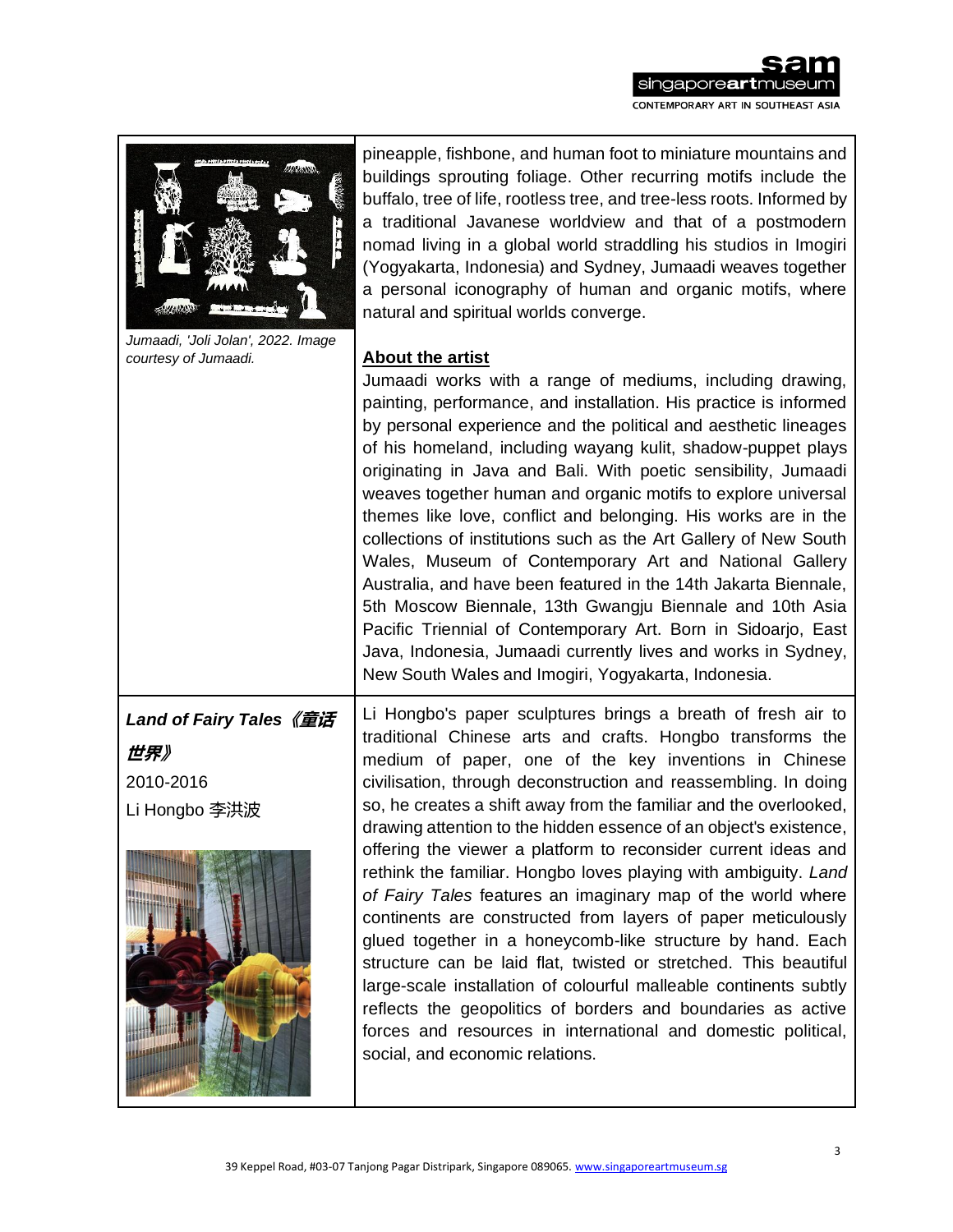# singapore**art**mus CONTEMPORARY ART IN SOUTHEAST ASIA

*Li Hongbo, 'Land of Fairy Tales', 2010-2016. Image courtesy of Li Hongbo.* **About the artist**  Li Hongbo is best known for his interpretations of paper. Fascinated by traditional Chinese toys and festive decorations made of paper since young, Li reinvents and creates kinetic paper works, which elegantly expand, contract and retract. A selection of his solo museum shows around the world includes *The Child with Scarf* (2020), Asia Society Hong Kong Center, Hong Kong; *Quand La Sculpture Devient Créature (*2017), Musée du Papier, Angoulême; *Li Hongbo: Irons for Ages, Flowers for Days* (2015), SCAD Museum of Art, Savannah; and *Li Hongbo – Out of Paper* (2013), Kunstverein Ludwigsburg, Ludwigsburg. Li currently lives and works in Beijing. *Eccentric City* 2010 PHUNK & Keiichi Tanaami *PHUNK & Keiichi Tanaami, 'Eccentric City', 2010. Images courtesy of PHUNK. Eccentric City* is an imaginary floating city that is constructed of *tatebanko* or Japanese paper dioramas. This traditional Japanese craft, popular in the late Edo period (1603–1867) and the Meiji period (1868–1912), has continued to fascinate Keiichi Tanaami. He subsequently introduced *tatebanko* to PHUNK, a Singapore art and design collective, for this collaboration in 2010. The cityscape, populated by PHUNK's black-and-white carnivalesque theme-park universe on one side and Tanaami's brilliantly coloured psychedelic dreamscapes on the other, portrays the pulsating energy of urban living. These images are somewhat autobiographical. For PHUNK, amusement parks afford relatable childhood memories, while Tanaami's brand of psychedelia can be traced back to two formative periods in his life: the witnessing of the firebombing of Tokyo during World War II and his four-month stay in hospital while recovering from pleurisy in 1981, marked by nightly hallucinations from the strong medication. **About the artists** PHUNK (previously known as :phunk and Phunk Studio) is a Singapore-based contemporary art and design collective. Founded in 1994 by LASALLE Diploma in Design Communication alumni Alvin Tan, Melvin Chee, Jackson Tan and William Chan, PHUNK's expansive repertoire spans across art, design, publishing, fashion, music, film and interactive, including collaborations with international brands like Nike, MTV

and Levi Strauss & Co. In the universe imagined and created by PHUNK, traditional Chinese folklore, Hong Kong wuxia pulp fiction, Japanese manga, American street culture and British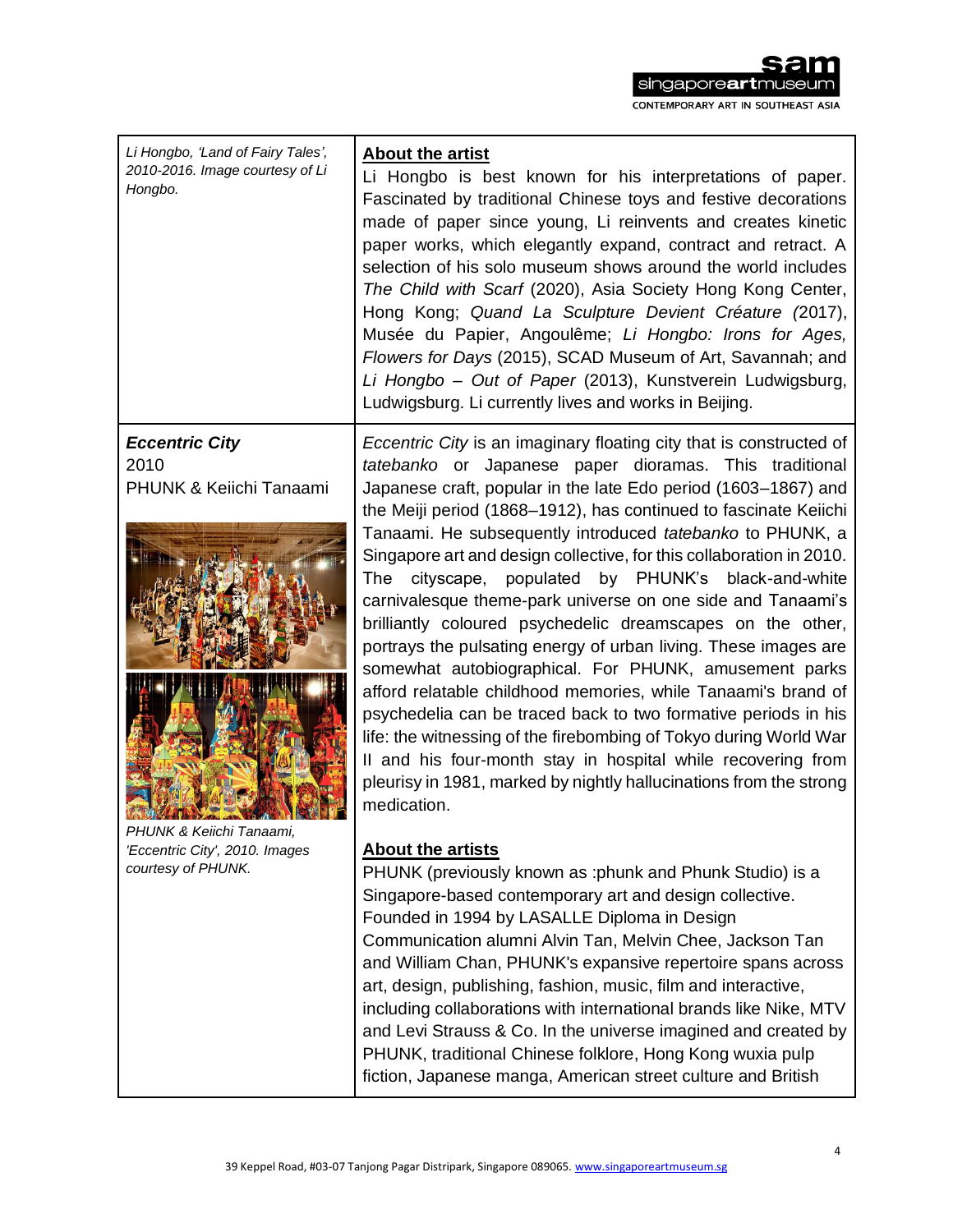|                                                                                                                         | new wave music come together. A recipient of the President's<br>Design Award in 2007, PHUNK's focus is on experimenting with<br>new approaches to visual expression.                                                                                                                                                                                                                                                                                                                                                                                                                                                                                                                                                                                                         |
|-------------------------------------------------------------------------------------------------------------------------|------------------------------------------------------------------------------------------------------------------------------------------------------------------------------------------------------------------------------------------------------------------------------------------------------------------------------------------------------------------------------------------------------------------------------------------------------------------------------------------------------------------------------------------------------------------------------------------------------------------------------------------------------------------------------------------------------------------------------------------------------------------------------|
|                                                                                                                         | Keiichi Tanaami graduated from the Graphic Design programme<br>in Musashino Art University in 1960. He quickly forged a<br>successful career in design and advertising, illustrating the<br>Japanese releases of record covers for Jefferson Airplane and<br>The Monkees, among other projects. An encounter with the<br>Japanese neo-dada scene centred around the studio of the artist<br>Ushio Shinohara, as well as Manga-style cartoons, inspired<br>Tanaami's foray into art. His colourful, overpopulated<br>psychedelic collages, animations and drawings frequently<br>juxtapose war imagery with American and Japanese pop culture,<br>communicating an underlying peace message. Still active today,<br>Tanaami continues to explore new frontiers of creativity. |
| <b>100ish Meaningless</b>                                                                                               | 100ish Meaningless Statements is a collection of 100(ish)                                                                                                                                                                                                                                                                                                                                                                                                                                                                                                                                                                                                                                                                                                                    |
| <b>Statements</b>                                                                                                       | sentences that meditates on, explores, and subverts the uses                                                                                                                                                                                                                                                                                                                                                                                                                                                                                                                                                                                                                                                                                                                 |
| 2022                                                                                                                    | and functions of paper in our lives, as well as the various                                                                                                                                                                                                                                                                                                                                                                                                                                                                                                                                                                                                                                                                                                                  |
| <b>Nabilah Said</b>                                                                                                     | meanings ascribed to it. As text, it communicates a spectrum of                                                                                                                                                                                                                                                                                                                                                                                                                                                                                                                                                                                                                                                                                                              |
|                                                                                                                         | meanings and provocations to the reader-from nonsensical                                                                                                                                                                                                                                                                                                                                                                                                                                                                                                                                                                                                                                                                                                                     |
| <b>This is paper</b><br>hickerst paper.<br>Paper is lour dess                                                           | axioms and philosophical questions, to pop cultural references,<br>commentaries on social relations, and instructions for creative<br>response. The text positions paper as material, and yet also<br>imbues it with personality and voice, giving it agency to turn its<br>gaze back onto humanity and society. In 100ish Meaningless<br>Statements, paper also becomes a placeholder for the self, full<br>of randomness, emotion, and life. It moves us towards a possible<br>future of what 'paper' can be—writ large and limited only by the<br>imagination.                                                                                                                                                                                                            |
| Nabilah Said, '100ish Meaningless<br>Statements', 2022, artist<br>impression. Image courtesy of<br>Sarah and Schooling. | About the artist<br>Nabilah Said is a Singapore-based playwright, editor and artist<br>who works with text as material across different forms. She has<br>worked with Teater Ekamatra, The Necessary Stage, T>: Works,<br>and multiple independent theatre collectives. Her play ANGKAT<br>(2019) won Best Original Script at the Life Theatre Awards. Her<br>play Inside Voices (2019) won the Outstanding New Work award<br>at VAULT Festival, London, and was published by Nick Hern<br>Books (UK). She is currently under commission of Malthouse<br>Theatre in Melbourne. Her years of working as a Straits Times                                                                                                                                                       |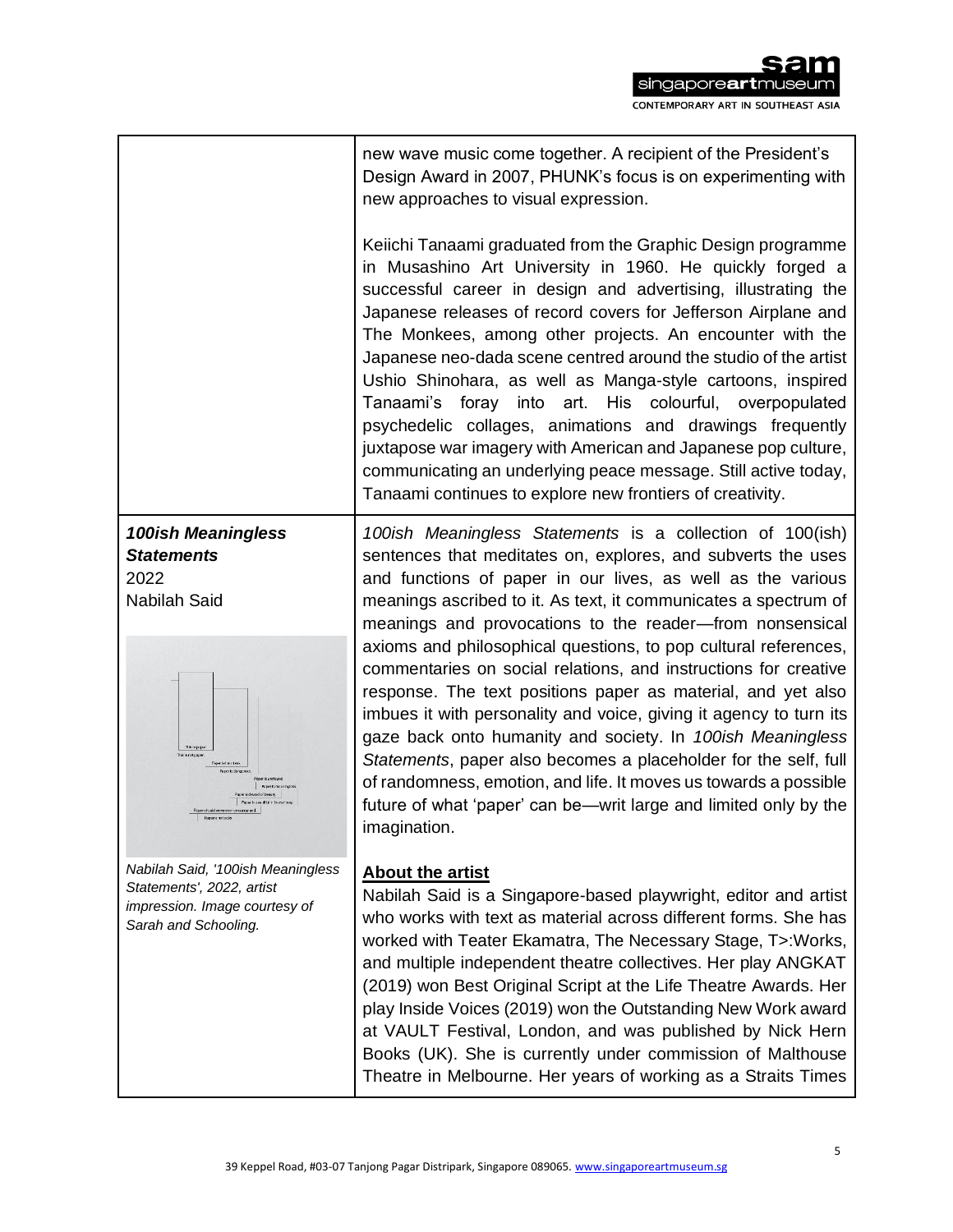

| arts correspondent, the editor of regional arts publication,<br>ArtsEquator, and various capacities within the visual, literary and<br>performing arts scenes have allowed her to develop her voice as<br>a cultural commentator in Singapore. Nabilah also teaches<br>writing and critical thinking across various age groups. She has<br>an MA in Writing for Performance from Goldsmiths, University of |
|------------------------------------------------------------------------------------------------------------------------------------------------------------------------------------------------------------------------------------------------------------------------------------------------------------------------------------------------------------------------------------------------------------|
| London.                                                                                                                                                                                                                                                                                                                                                                                                    |

*Art in the Commons: Data Visualising Jurong* **featuring Berny Tan** *From 16 June to 11 September 2022 at Science Centre Singapore*



Berny Tan, *a shapeless mass; a network of times* (2022), work in progress. Image courtesy of the artist. Photo by Marvin Tang.

The second edition of *Art in the Commons: Data Visualising Jurong* returns with a new art installation by Singaporean artist Berny Tan, exploring another area of the Jurong district – Chinese Garden, located in Jurong Lake Gardens. Closed for redevelopment since 2019, the Chinese Garden can only be experienced in fragments today: viewed only from a distance, in photographs, and in memories.

*a shapeless mass; a network of times* takes a look at this iconic site of Jurong in its inaccessible state and examines how it exists in people's memories. The installation is a machine-knitted "diagram" derived from the artist's analysis of memories about the Chinese Garden which have been contributed by members of the public. These responses range from the detailed and heartfelt, to the brief, vague, and even inaccurate. The title is a reference to how these responses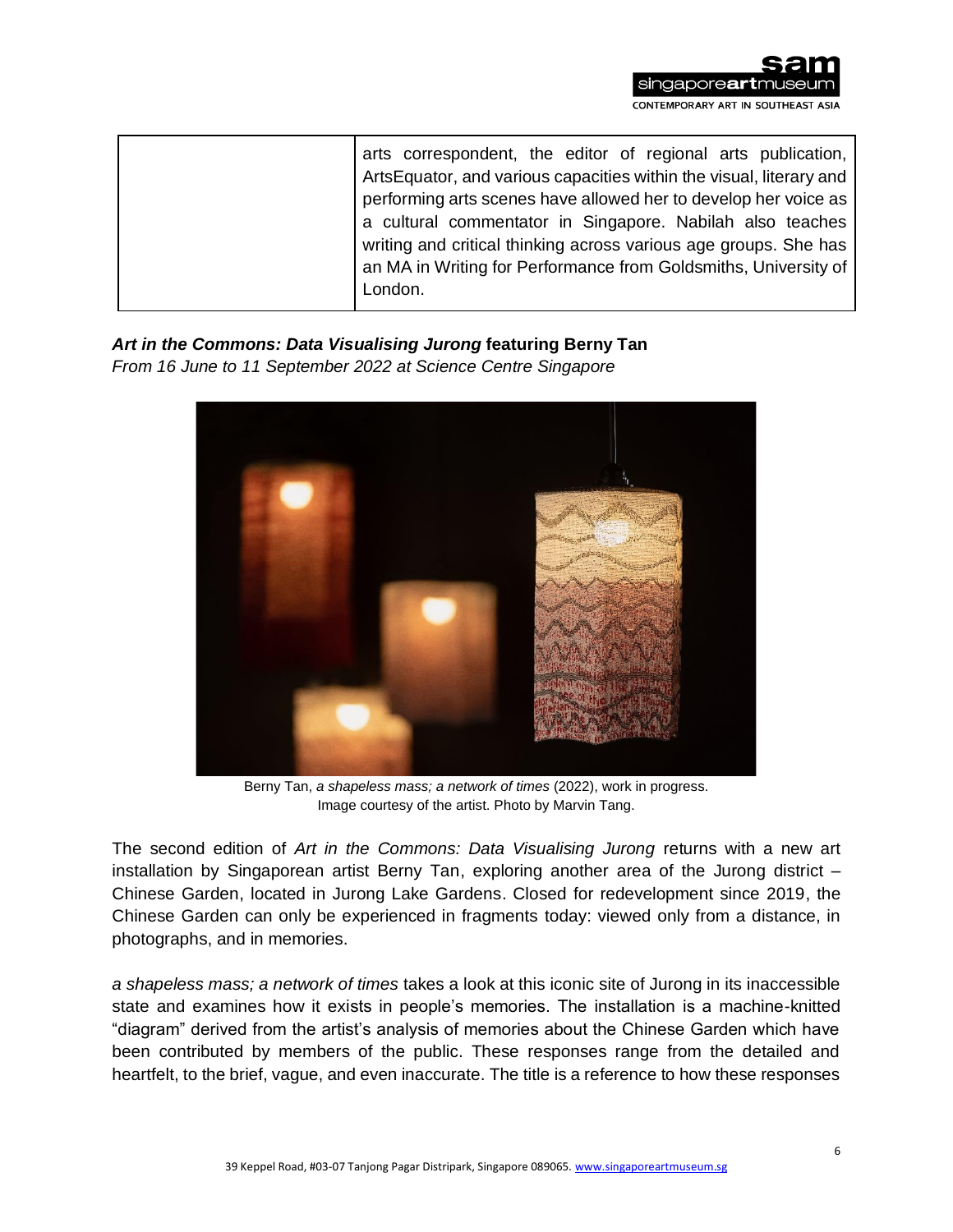evolve from a shapeless mass of collected data into a textured network of collective memories which, for all their differences, describe a common space.

This presentation is part of *Art in the Commons: Data Visualising Jurong*, SAM's collaboration with Science Centre Singapore to embark on community-based participatory art programmes to uncover community interests within the Jurong district. The initiative is supported by Tote Board Singapore.

| <b>Artist &amp; Artwork</b>                                                                                                             | <b>Description</b>                                                                                                                                                                                                                                                                                                                                                                                                                                                                                                                                                                                                                        |
|-----------------------------------------------------------------------------------------------------------------------------------------|-------------------------------------------------------------------------------------------------------------------------------------------------------------------------------------------------------------------------------------------------------------------------------------------------------------------------------------------------------------------------------------------------------------------------------------------------------------------------------------------------------------------------------------------------------------------------------------------------------------------------------------------|
| a shapeless mass; a<br>network of times<br>2022<br>Berny Tan                                                                            | a shapeless mass; a network of times takes a look at the<br>Chinese Garden, which has been closed for redevelopment<br>since 2019. Collecting memories of the garden that have been<br>contributed by members of the public, the installation translates<br>this shapeless mass of data into a network of parallel times and<br>memories describing a common space. Its title draws its title<br>from Jorge Luis Borges's short story "The Garden of Forking<br>Paths" (1941) which describes a complex novel that is only<br>revealed in the form of fragments and drafts.                                                               |
| Berny Tan, 'a shapeless mass; a<br>network of times', 2022, work in<br>progress. Image courtesy of the<br>artist. Photo by Marvin Tang. | <b>About the artist</b><br>Berny Tan (b. 1990, Singapore) is an artist, curator, and writer<br>based in Singapore. Her interdisciplinary practice explores the<br>tensions that arise when she applies systems to—and unearths<br>systems in—her personal experiences, complicating the false<br>binary between rational and emotional. Her strategies also<br>reflect a fundamental interest in language as it is read, written,<br>and spoken by her. Tan holds an MA (Dist) in Contemporary<br>Art Theory from Goldsmiths, University of London, and a BFA<br>(Hons) in Visual and Critical Studies from the School of Visual<br>Arts. |

For more information on *Superfluous Things: Paper*, please visit [bit.ly/SAM-](https://www.singaporeartmuseum.sg/art-events/exhibitions/superfluous-things)[SuperfluousThingsPaper.](https://www.singaporeartmuseum.sg/art-events/exhibitions/superfluous-things) For more details on *Art in the Commons: Data Visualising Jurong*, please visit [bit.ly/SAM-AITC2022.](https://www.singaporeartmuseum.sg/art-events/exhibitions/aitc-2022) Accompanying visual assets may be found in our digital media kit: [bit.ly/SAMSuperfluousThingsPaper.](https://bit.ly/SAMSuperfluousThingsPaper)

###